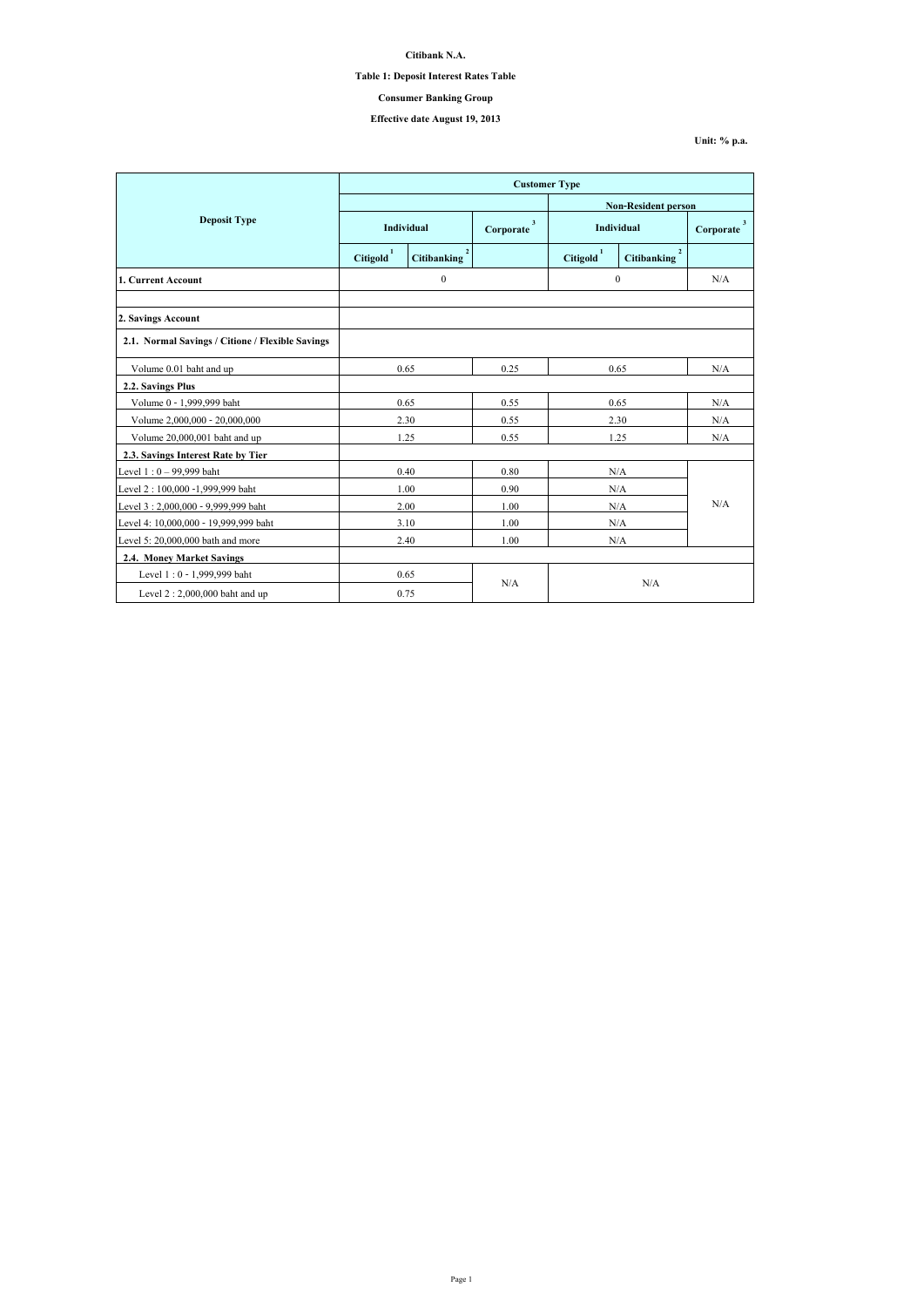**Citibank N.A.**

## **Table 1: Deposit Interest Rates Table**

# **Effective date August 19, 2013**

|                                                      | <b>Customer Type</b>       |                                      |                           |                   |                                    |                           |  |
|------------------------------------------------------|----------------------------|--------------------------------------|---------------------------|-------------------|------------------------------------|---------------------------|--|
|                                                      | <b>Non-Resident person</b> |                                      |                           |                   |                                    |                           |  |
| <b>Deposit Type</b>                                  |                            | <b>Individual</b>                    | $\mathbf{3}$<br>Corporate | <b>Individual</b> |                                    | $\mathbf{3}$<br>Corporate |  |
|                                                      | <b>Citigold</b>            | $\overline{2}$<br><b>Citibanking</b> |                           | <b>Citigold</b>   | $\mathbf{2}$<br><b>Citibanking</b> |                           |  |
|                                                      |                            |                                      |                           |                   |                                    |                           |  |
| 3. Time Deposit                                      |                            |                                      |                           |                   |                                    |                           |  |
| 3.1 Normal Time Deposit -                            |                            |                                      |                           |                   |                                    |                           |  |
| Minimum opening account 100,000 Baht                 |                            |                                      |                           |                   |                                    |                           |  |
| <b>3-Month Tenors</b>                                |                            |                                      |                           |                   |                                    |                           |  |
| Volume 100,000 Baht and up                           |                            | 1.90                                 | 1.65                      |                   | N/A                                |                           |  |
| <b>6-Month Tenors</b>                                |                            |                                      |                           |                   |                                    |                           |  |
| Volume 100,000 Baht and up                           |                            | 1.95                                 | 1.70                      |                   | 1.95                               | N/A                       |  |
| 9-Month Tenors                                       |                            |                                      |                           |                   |                                    |                           |  |
| Volume 100,000 Baht and up                           |                            | 2.00                                 | 1.75                      |                   | 2.00                               | N/A                       |  |
| <b>12-Month Tenors</b>                               |                            |                                      |                           |                   |                                    |                           |  |
| Volume 100,000 Baht and up                           |                            | 2.00                                 | 1.75                      |                   | 2.00                               | N/A                       |  |
| <b>18-Month Tenors</b>                               |                            |                                      |                           |                   |                                    |                           |  |
| Volume 100,000 Baht and up                           |                            | 2.10                                 | 1.85                      | 2.10              |                                    | N/A                       |  |
| <b>24-Month Tenors</b>                               |                            |                                      |                           |                   |                                    |                           |  |
| Volume 100,000 Baht and up                           |                            | 2.10                                 | 1.85                      |                   | 2.10                               | N/A                       |  |
| <b>36-Month Tenors</b>                               |                            |                                      |                           |                   |                                    |                           |  |
| Volume 100,000 baht and up                           |                            | 2.20                                 | 1.95                      |                   | 2.20                               | N/A                       |  |
|                                                      |                            |                                      |                           |                   |                                    |                           |  |
| <b>48-Month Tenors</b><br>Volume 100,000 baht and up |                            | 2.30                                 | 2.05                      |                   | 2.30                               | N/A                       |  |
|                                                      |                            |                                      |                           |                   |                                    |                           |  |
| <b>60-Month Tenors</b>                               |                            |                                      |                           |                   |                                    |                           |  |
| Volume 100,000 baht and up                           |                            | 2.40                                 | 2.15                      |                   | 2.40                               | N/A                       |  |
| 3.2 Normal Time Deposit Online -                     |                            |                                      |                           |                   |                                    |                           |  |
| Minimum opening account 100,000 Baht                 |                            |                                      |                           |                   |                                    |                           |  |
| <b>3-Month Tenors</b>                                |                            |                                      |                           |                   |                                    |                           |  |
| Volume 100,000 Baht and up                           |                            | 2.45                                 | N/A                       |                   | 2.45                               | N/A                       |  |
| <b>6-Month Tenors</b>                                |                            |                                      |                           |                   |                                    |                           |  |
| Volume 100,000 Baht and up                           |                            | 1.95                                 | N/A                       |                   | 1.95                               | N/A                       |  |
| 9-Month Tenors                                       |                            |                                      |                           |                   |                                    |                           |  |
| Volume 100,000 Baht and up                           |                            | 2.00                                 | N/A                       |                   | 2.00                               | N/A                       |  |
| <b>12-Month Tenors</b>                               |                            |                                      |                           |                   |                                    |                           |  |
| Volume 100,000 Baht and up                           |                            | 2.00                                 | N/A                       |                   | 2.00                               | N/A                       |  |
| <b>18-Month Tenors</b>                               |                            |                                      |                           |                   |                                    |                           |  |
| Volume 100,000 Baht and up                           |                            | 2.10                                 | N/A                       | 2.10              |                                    | N/A                       |  |
| <b>24-Month Tenors</b>                               |                            |                                      |                           |                   |                                    |                           |  |
| Volume 100,000 Baht and up                           |                            | 2.10                                 | N/A                       | 2.10              |                                    | N/A                       |  |
| <b>36-Month Tenors</b>                               |                            |                                      |                           |                   |                                    |                           |  |
| Volume 100,000 baht and up                           |                            | 2.20                                 | N/A                       |                   | 2.20                               | N/A                       |  |
| <b>48-Month Tenors</b>                               |                            |                                      |                           |                   |                                    |                           |  |
| Volume 100,000 baht and up                           |                            | 2.30                                 | N/A                       |                   | 2.30                               | N/A                       |  |
| <b>60-Month Tenors</b>                               |                            |                                      |                           |                   |                                    |                           |  |
| Volume 100,000 baht and up                           |                            | 2.40                                 | N/A                       |                   | 2.40                               | N/A                       |  |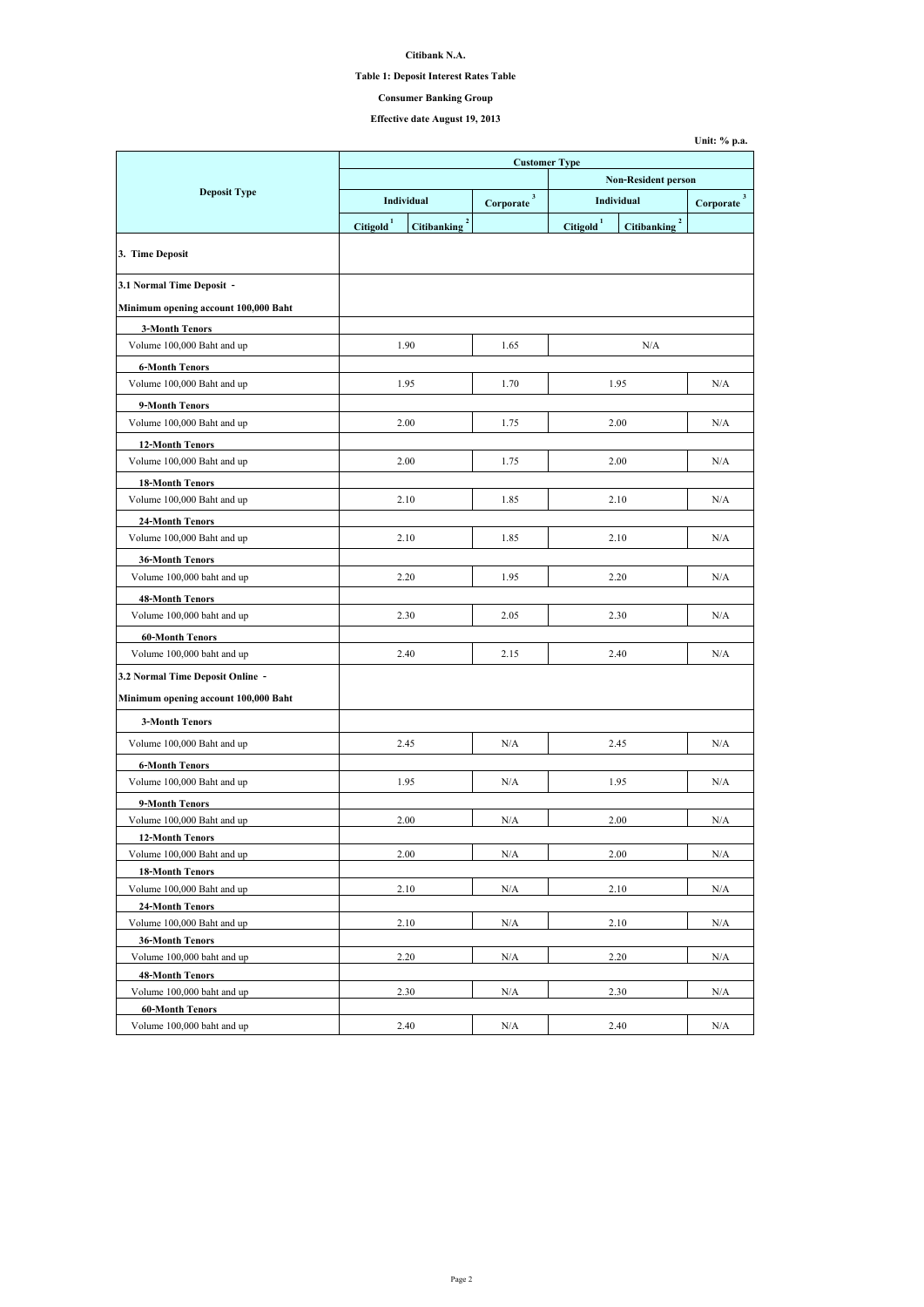**Citibank N.A.**

## **Table 1: Deposit Interest Rates Table**

# **Effective date August 19, 2013**

|                                    | <b>Customer Type</b> |                                      |                             |                                 |                                      |                             |
|------------------------------------|----------------------|--------------------------------------|-----------------------------|---------------------------------|--------------------------------------|-----------------------------|
|                                    |                      |                                      | <b>Non-Resident person</b>  |                                 |                                      |                             |
| <b>Deposit Type</b>                |                      | <b>Individual</b>                    | 3 <sup>1</sup><br>Corporate | <b>Individual</b>               |                                      | 3 <sup>1</sup><br>Corporate |
|                                    | <b>Citigold</b>      | $\overline{2}$<br><b>Citibanking</b> |                             | $\mathbf{1}$<br><b>Citigold</b> | $\overline{2}$<br><b>Citibanking</b> |                             |
| 3.3 Periodic Time Deposit-         |                      |                                      |                             |                                 |                                      |                             |
| <b>Monthly Interest Paid</b>       |                      |                                      |                             |                                 |                                      |                             |
| <b>6-Month Tenors</b>              |                      |                                      |                             |                                 |                                      |                             |
| Volume 200,000 baht and up         |                      | 1.25                                 |                             | N/A                             |                                      |                             |
| 9-Month Tenors                     |                      |                                      |                             |                                 |                                      |                             |
| Volume 200,000 baht and up         |                      | 1.50                                 |                             | N/A                             |                                      |                             |
| <b>12-Month Tenors</b>             |                      |                                      |                             |                                 |                                      |                             |
| Volume 200,000 baht and up         |                      | 1.75                                 |                             | N/A                             |                                      |                             |
| <b>18-Month Tenors</b>             |                      |                                      |                             |                                 |                                      |                             |
| Volume 200,000 baht and up         |                      | 1.80                                 |                             | N/A                             |                                      |                             |
| <b>24-Month Tenors</b>             |                      |                                      |                             |                                 |                                      |                             |
| Volume 200,000 baht and up         |                      | 2.00                                 |                             | N/A                             |                                      |                             |
| <b>36-Month Tenors</b>             |                      |                                      |                             |                                 |                                      |                             |
| Volume 200,000 baht and up         |                      | 2.20                                 |                             | N/A                             |                                      |                             |
| <b>48-Month Tenors</b>             |                      |                                      |                             |                                 |                                      |                             |
| Volume 200,000 baht and up         |                      | 2.30                                 |                             | N/A                             |                                      |                             |
| <b>60-Month Tenors</b>             |                      |                                      |                             |                                 |                                      |                             |
| Volume 200,000 baht and up         |                      | 2.40                                 | $\rm N/A$                   |                                 |                                      |                             |
| <b>Quarterly Interest Paid</b>     |                      |                                      |                             |                                 |                                      |                             |
| <b>12-Month Tenors</b>             |                      |                                      |                             |                                 |                                      |                             |
| Volume 200,000 baht and up         |                      | 1.75                                 |                             | N/A                             |                                      |                             |
| <b>18-Month Tenors</b>             |                      |                                      |                             |                                 |                                      |                             |
| Volume 200,000 baht and up         |                      | 1.80                                 |                             | N/A                             |                                      |                             |
| <b>24-Month Tenors</b>             |                      |                                      |                             |                                 |                                      |                             |
| Volume 200,000 baht and up         |                      | 2.00                                 | N/A                         |                                 |                                      |                             |
| <b>36-Month Tenors</b>             |                      |                                      |                             |                                 |                                      |                             |
| Volume 200,000 baht and up         |                      | 2.20                                 | N/A                         |                                 |                                      |                             |
| <b>48-Month Tenors</b>             |                      |                                      |                             |                                 |                                      |                             |
|                                    |                      |                                      |                             |                                 |                                      |                             |
| Volume 200,000 baht and up         |                      | 2.30                                 |                             | $\rm N/A$                       |                                      |                             |
| <b>60-Month Tenors</b>             |                      |                                      |                             |                                 |                                      |                             |
| Volume 200,000 baht and up         |                      | 2.40                                 |                             | N/A                             |                                      |                             |
| <b>Semi Annually Interest Paid</b> |                      |                                      |                             |                                 |                                      |                             |
| <b>12-Month Tenors</b>             |                      |                                      |                             |                                 |                                      |                             |
| Volume 200,000 baht and up         |                      | 1.75                                 |                             | N/A                             |                                      |                             |
| <b>18-Month Tenors</b>             |                      |                                      |                             |                                 |                                      |                             |
| Volume 200,000 baht and up         |                      | 1.80                                 | N/A                         |                                 |                                      |                             |
| <b>24-Month Tenors</b>             |                      |                                      |                             |                                 |                                      |                             |
| Volume 200,000 baht and up         |                      | 2.00                                 | N/A                         |                                 |                                      |                             |
| <b>36-Month Tenors</b>             |                      |                                      |                             |                                 |                                      |                             |
| Volume 200,000 baht and up         |                      | 2.20                                 |                             | N/A                             |                                      |                             |
| <b>48-Month Tenors</b>             |                      |                                      |                             |                                 |                                      |                             |
| Volume 200,000 baht and up         |                      | 2.30                                 |                             | $\rm N/A$                       |                                      |                             |
| <b>60-Month Tenors</b>             |                      |                                      |                             |                                 |                                      |                             |
| Volume 200,000 baht and up         | 2.40                 |                                      | N/A                         |                                 |                                      |                             |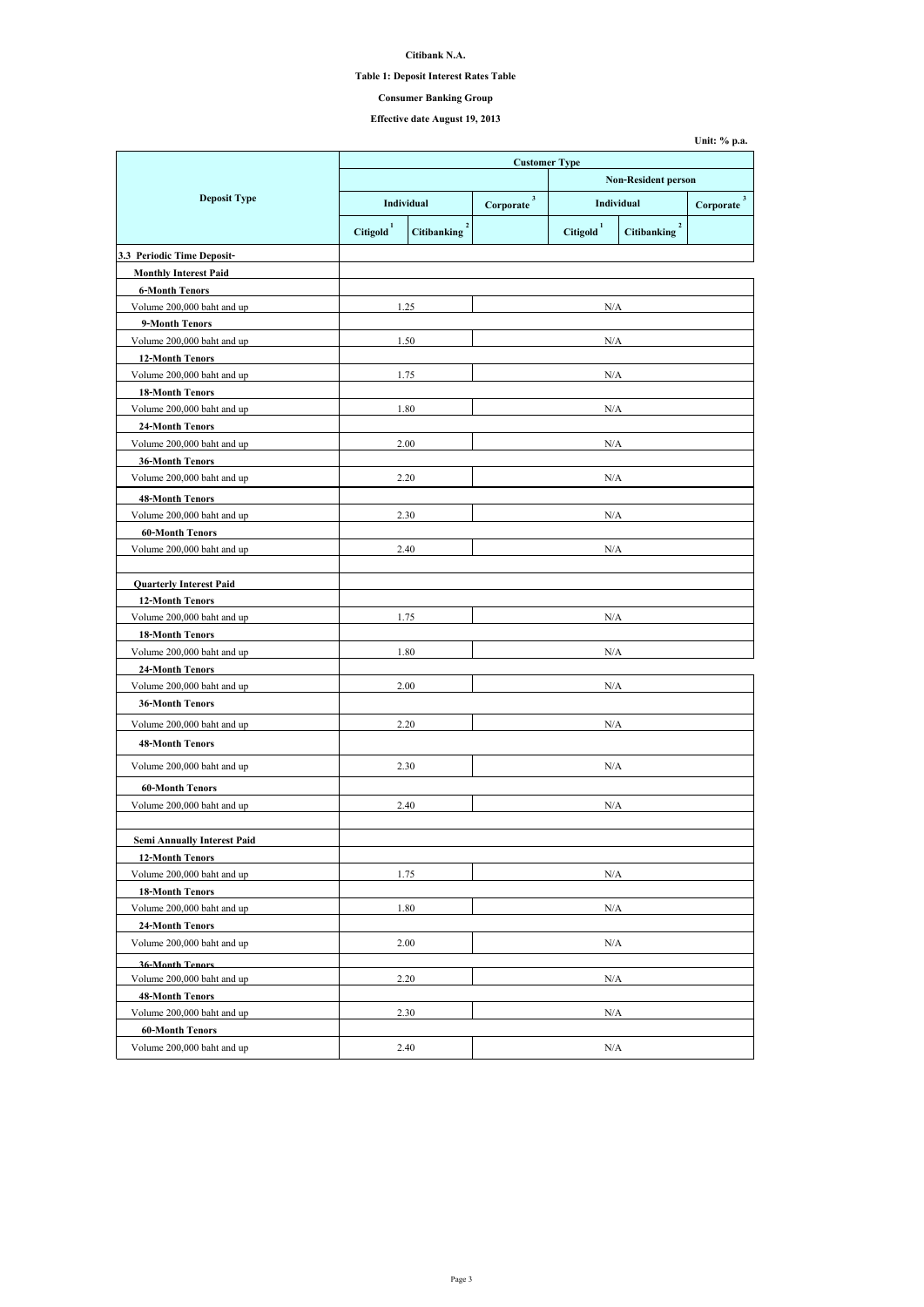| Unit: $\%$ p.a. |  |  |
|-----------------|--|--|
|-----------------|--|--|

## **Citibank N.A.**

## **Table 1: Deposit Interest Rates Table**

# **Effective date August 19, 2013**

|                                       | <b>Customer Type</b>  |                                      |     |                       |                                        |                           |  |
|---------------------------------------|-----------------------|--------------------------------------|-----|-----------------------|----------------------------------------|---------------------------|--|
|                                       |                       |                                      |     |                       | <b>Non-Resident person</b>             |                           |  |
| <b>Deposit Type</b>                   |                       | Individual                           |     | <b>Individual</b>     |                                        | $\mathbf{3}$<br>Corporate |  |
|                                       | Citigold <sup>1</sup> | $\overline{2}$<br><b>Citibanking</b> |     | Citigold <sup>1</sup> | $\boldsymbol{2}$<br><b>Citibanking</b> |                           |  |
| <b>Annually Interest Paid</b>         |                       |                                      |     |                       |                                        |                           |  |
| <b>24-Month Tenors</b>                |                       |                                      |     |                       |                                        |                           |  |
| Volume 200,000 baht and up            |                       | 2.00                                 |     | N/A                   |                                        |                           |  |
| <b>36-Month Tenors</b>                |                       |                                      |     |                       |                                        |                           |  |
| Volume 200,000 baht and up            | 2.20                  |                                      | N/A |                       |                                        |                           |  |
| <b>48-Month Tenors</b>                |                       |                                      |     |                       |                                        |                           |  |
| Volume 200,000 baht and up            |                       | 2.30                                 | N/A |                       |                                        |                           |  |
| <b>60-Month Tenors</b>                |                       |                                      |     |                       |                                        |                           |  |
| Volume 200,000 baht and up            |                       | 2.40                                 | N/A |                       |                                        |                           |  |
| 3.4 Rising Rate Time Deposit -        |                       |                                      |     |                       |                                        |                           |  |
| <b>24-Month Tenors</b>                |                       |                                      |     |                       |                                        |                           |  |
| Volume 500,000 baht and up            |                       |                                      |     |                       |                                        |                           |  |
| 1st 6-month                           |                       | 1.00                                 |     |                       |                                        |                           |  |
| 2nd 6-month                           |                       | 1.25                                 |     |                       |                                        |                           |  |
| 3rd 6-month                           |                       | 2.50                                 | N/A |                       |                                        |                           |  |
| 4th 6-month                           |                       | 4.00                                 |     |                       |                                        |                           |  |
| Effective Interest Rate is 2.19% p.a. |                       |                                      |     |                       |                                        |                           |  |
|                                       |                       |                                      |     |                       |                                        |                           |  |
|                                       |                       |                                      |     |                       |                                        |                           |  |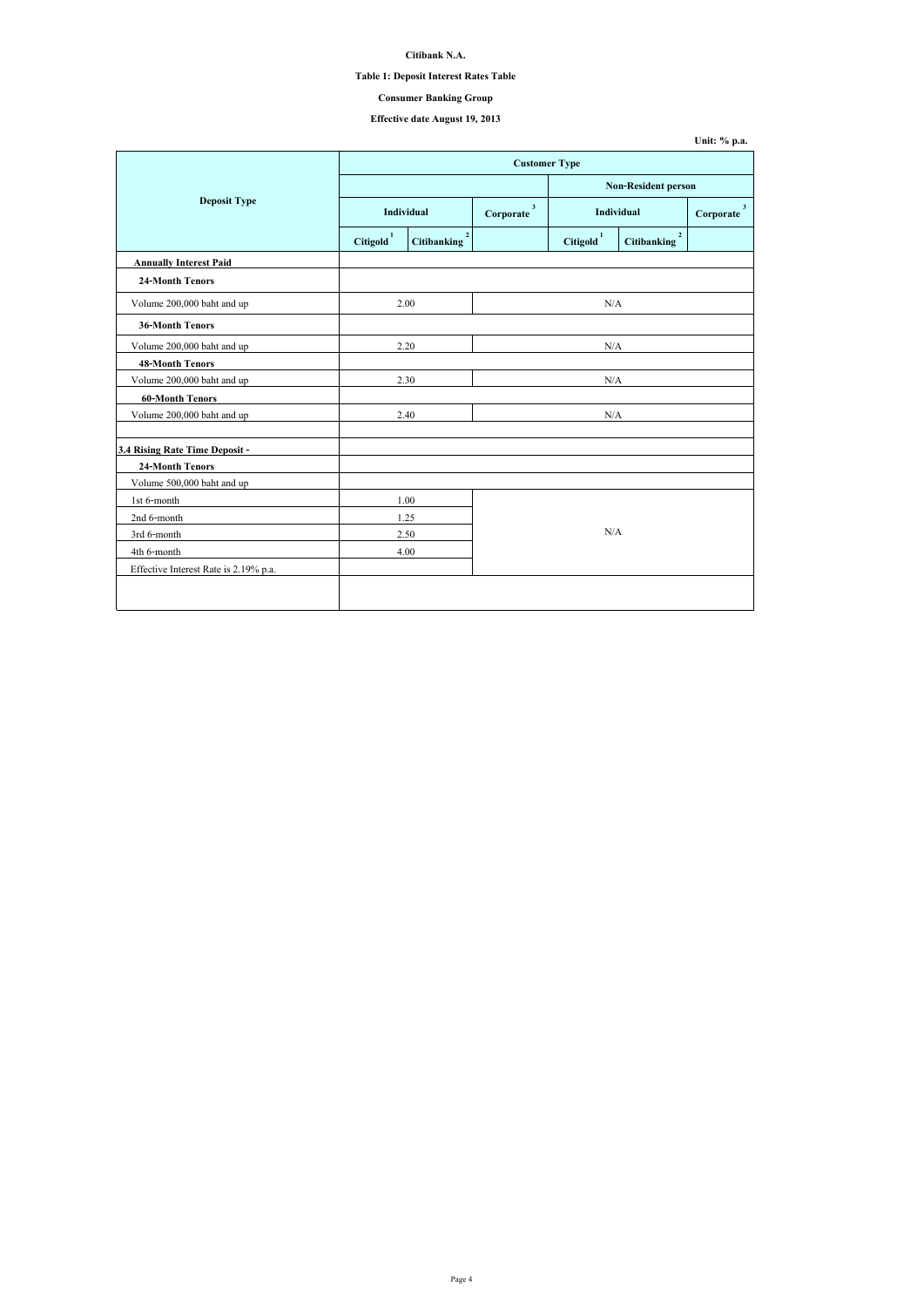## **Citibank N.A.**

## **Table 1: Deposit Interest Rates Table**

# **Effective date August 19, 2013**

|                                              | <b>Customer Type</b>  |                                      |                           |                       |                                      |                           |  |
|----------------------------------------------|-----------------------|--------------------------------------|---------------------------|-----------------------|--------------------------------------|---------------------------|--|
| <b>Deposit Type</b>                          |                       |                                      |                           |                       | <b>Non-Resident person</b>           |                           |  |
|                                              |                       | <b>Individual</b>                    | $\mathbf{3}$<br>Corporate | <b>Individual</b>     |                                      | $\mathbf{3}$<br>Corporate |  |
|                                              | Citigold <sup>1</sup> | $\overline{2}$<br><b>Citibanking</b> |                           | Citigold <sup>1</sup> | $\overline{2}$<br><b>Citibanking</b> |                           |  |
| <b>3.5 Flexible Time Deposit Enhancement</b> |                       |                                      |                           |                       |                                      |                           |  |
| 2.5-Month Tenors (10 weeks)                  |                       |                                      |                           |                       |                                      |                           |  |
| Volume 200,000 baht and up                   | 1.10                  |                                      | N/A                       |                       |                                      |                           |  |
| <b>3-Month Tenors</b>                        |                       |                                      |                           |                       |                                      |                           |  |
| Volume 200,000 baht and up                   | 1.90                  |                                      | N/A                       |                       |                                      |                           |  |
| <b>6-Month Tenors</b>                        |                       |                                      |                           |                       |                                      |                           |  |
| Volume 200,000 baht and up                   | 1.95                  |                                      | N/A                       |                       |                                      |                           |  |
| 9-Month Tenors                               |                       |                                      |                           |                       |                                      |                           |  |
| Volume 200,000 baht and up                   |                       | 2.00                                 |                           | N/A                   |                                      |                           |  |
| <b>10-Month Tenors</b>                       |                       |                                      |                           |                       |                                      |                           |  |
| Volume 200,000 baht and up                   |                       | 1.50                                 | N/A                       |                       |                                      |                           |  |
| <b>12-Month Tenors</b>                       |                       |                                      |                           |                       |                                      |                           |  |
| Volume 200,000 baht and up                   |                       | 2.00                                 |                           | N/A                   |                                      |                           |  |
| <b>18-Month Tenors</b>                       |                       |                                      |                           |                       |                                      |                           |  |
| Volume 200,000 baht and up                   |                       | 2.10                                 |                           | N/A                   |                                      |                           |  |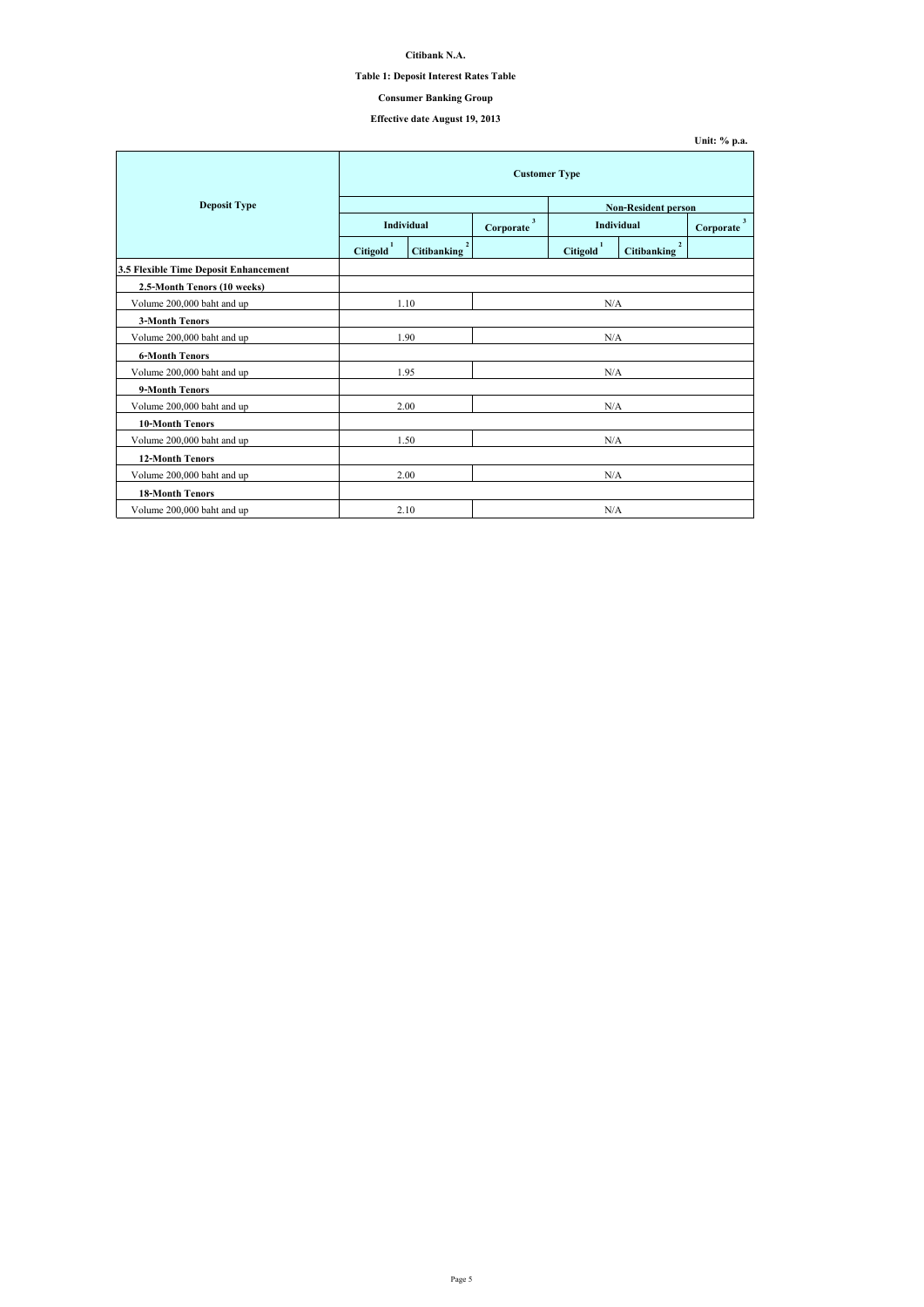#### **Citibank N.A.**

#### **Table 1: Deposit Interest Rates Table**

**Effective date August 19, 2013**

**Consumer Banking Group**

**Terms and conditions for interest payment.**

o This table is only for Consumer banking

o In case of withdrawal before maturity for Normal Time Deposit, Periodic Time Deposit, Rising Rate Time Deposit, Flexible Time Deposit (Original),

Flexible Time Deposit Enhancement and Bill of Exchange, the interest rate will pay according to the condition, or subject to Management Approvals.

- o Terms and conditions for Normal Time Deposit, Periodic Time deposit and Rising Rate Time deposit in case of withdrawal before maturity are as following
	- o Deposit length of less than 3 months: No interest payment.
	- o Deposit length of 3 months or more: Citibank will pay interest, based on savings account interest rate on the withdrawal date, but not more than 1% p.a. For accounts with periodic interest payment, Citibank will deduct the excess interest rates paid from the principal amount.
	- o Interest payments are exempted for corporate accounts with withdrawals before the time deposit maturity.
	- o For Rising Rate time deposit accounts with deposit length of 3 months or more, Citibank will pay interest by deducting
- o Interest rate calculations for time deposits are based on non-accumulated interest calculations.
- o For non-resident THB accounts, Citibank will not pay interest rates for all THB saving accounts.
- o For non-resident THB accounts, Citibank will open only Normal Time deposit accounts with 6-month tenors or longer.
- o Savings Plus accounts is a special account with higher interest rates than regular savings accounts; The T&C are the same and referred to the Normal Savings account with effect from 23 July 2012 and onwards, following the terms and conditions on the account opening date.
- o For Online Time Deposit opening, it means that you have reviewed and decided to open this Time Deposit and allowed Citibank to refer to your account opening documents and signature from your existing current account or saving account as reference and evidence for opening this Time Deposit with no exception.
- o Opening of Time Deposit online transaction is available 24 hours. However, the online transaction that has been made after 10:00 p.m. of business days or the online transaction that has been made on weekends or on public holidays will be treated as the transaction with the quoted interest rate of the

 Saturday - Sunday with the deposit in cash via Cash Deposit Machine as the bank does not provide Teller Counter services, or in case the customer deposit in cheque, Citibank will post the ledger and start to calculate the interest for the mentioned amount on the next business day of the normal banking days on Monday - Friday. In case of the deposit in cheque, the amount will be effective only if the cheque is completely cleared. o For the case that customer opens Current Account or Savings Account, which are the accounts that Citibank specially services on

next business day transaction.

- o Terms and Conditions for Flexible Time Deposit account (Original) are as followings:
	- o Flexibility to partially withdraw cash, allowed after 1 month of deposit, and continue to earn original interest rate on remaining balance at maturity.
	- o Partially withdrawal amount up to 50% of initial deposit earns 1.15% p.a. while the amount exceeding 50% earns Citibank Normal Savings rate.
- o Terms and Conditions for Flexible Time Deposit Enhancement are as followings:
	- o To enable the facility to partially withdraw cash through remote channel, customer is required to open new savings account.
	- o For the partial withdrawal within 1 month from deposit date, zero percent interest rates will be given.
	- o For partial withdrawal after 1 month or longer, will receive early break interest rate of normal savings interest rate on the withdrawn date.
		- The remaining balance at maturity earns originally agreed interest rate.
- o The aforementioned provisions of Flexible Time Deposit Enhancement are as informed which will be effective as follows:
	- (a) on May13, 2009 with respect to the customers who open an Flexible Time Deposit Enhancement Account from May 13, 2009 onwards; and
	- (b) on June 13, 2009 with respect to the customers who opened an Flexible Time Deposit Enhancement Account before May 13, 2009 whose accounts are matured and renewed/rolled over from June 13, 2009 onwards.
- o Terms and conditions for Non-resident baht accounts
	- o Principals and interests are not under a blanket guaranteed by Deposit Protection Agency Act B.E.2551 which is
- o Terms and Conditions for Bill of Exchange are as followings:
	- o The Bill of Exchange holder is the bank's creditor.
	- o Principals and interests are not under a blanket guaranteed by Deposit Protection Agency Act B.E.2551 which is effective August 11, 2008.
	- o Please thoroughly study the risks incurred by any factors (e.g. ordinary transfer risk, lost of B/E Certificate, etc.)
	- from Risk Disclosure Statement which will be provided together with Bill of Exchange Certificate.
	- o Pre-maturity redemption are subjected to the following interest rate penalties:
		- o For tenor of less than 3 months: No interest payment.
		- o For tenor of 3 months or more: Citibank will pay interest, based on savings account interest rate on the

**Remark :**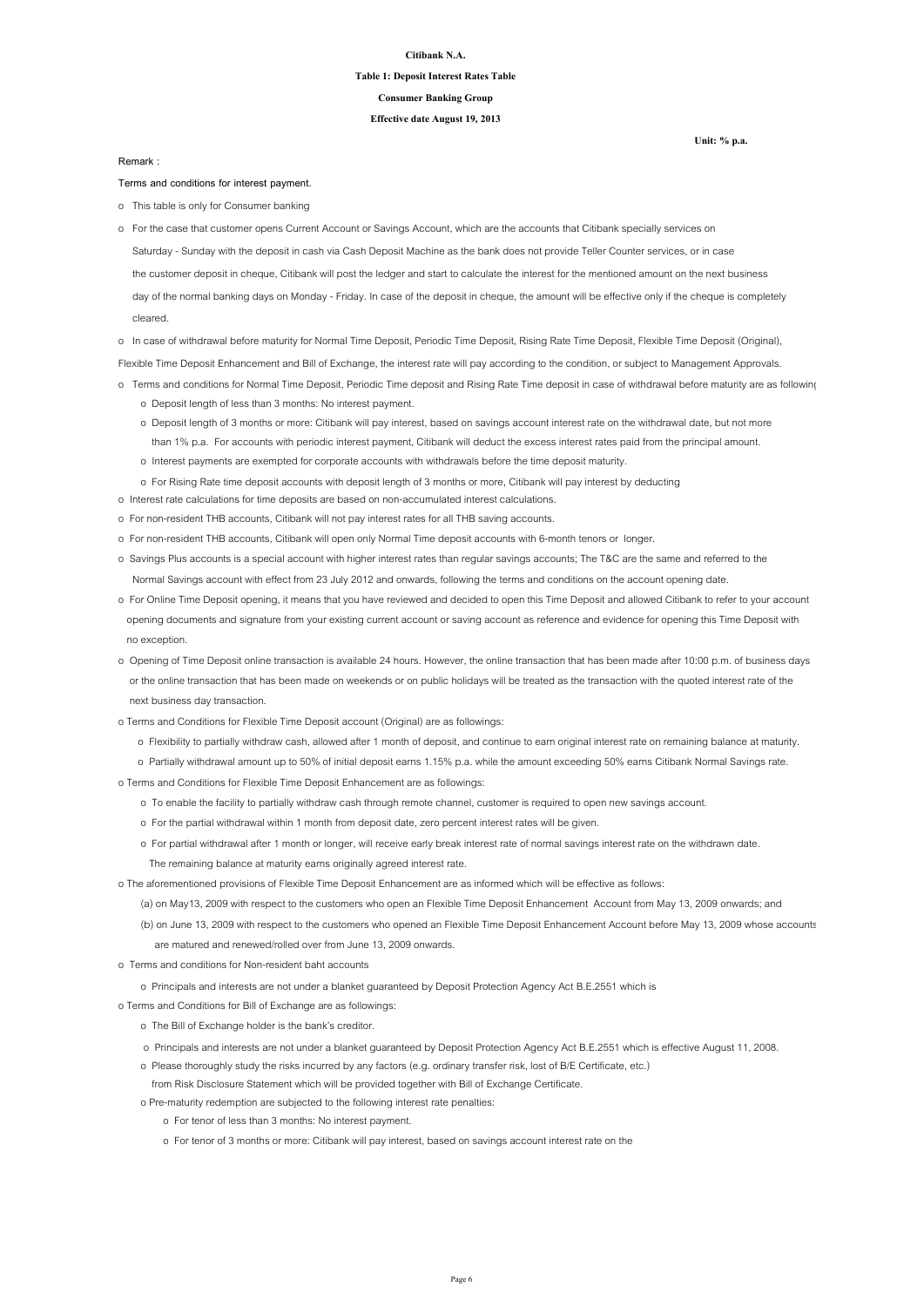#### **Citibank N.A.**

#### **Table 1: Deposit Interest Rates Table**

#### **Effective date August 19, 2013**

#### **Consumer Banking Group**

#### **Other Terms and Conditions**

**(Vira-anong C. Phutrakul )**

**Managing Director, Retail Banking Head**

**Announcement date August 16, 2013**

**Authorize Signature…………………….**

6. Volume is total deposit balance of customers and their relatives on a same day.

8. Citibank may offer gifts to new customers and on the anniversary program. Annual gifts may be given to all existing customers who eligible to the program under terms and conditions which will be announced and informed to the customers accordingly.

9. Citibank reserves the right to change conditions and interest rates as appropriate which will be in line with economic situation. Citibank will announce for the changes accordingly.

1. Citigold customers are customers who have sum of Deposit and Investment balance 2 million baht and up. However, Citibank reserves the right to cancel Citigold membership in case that customers have total balance lower than 2 million baht for 12 consecutive months according to Citibank 2. Citibanking customers are customers who have sum of Deposit and Investment balance 100,000 baht and up. This includes all Citibank and Citigroup staff who have sum of Deposit and Investment balance less than 100,000 baht.

3. Corporate customers are corporate that open accounts with Consumer Banking Group and have sum of Deposit and Investment balance 100,000 baht and up.

4. All Citibank customers will be eligible for interest rate on this Interest Rates Table and will be eligible for additional special rate no more than 0.75% p.a. The special interest is subject to customer's asset under management amount and bank management approval. The mentioned special rate does not apply to auto rollover Time deposit, all types of Saving accounts and Rising Rate Time deposit .

5. Citibank can offer additional interest rate 0.25%p.a.on top of announced interest rate to all Citibank and Citigroup staff. The mentioned special rate does not apply to all types of Saving accounts, Rising Rate Time deposit and auto rollover Time deposit.

7. Citibank can offer Citigold interest rate to Citibanking customers who add deposit balance to 2 million baht and up according to the conditions of Citigold customers.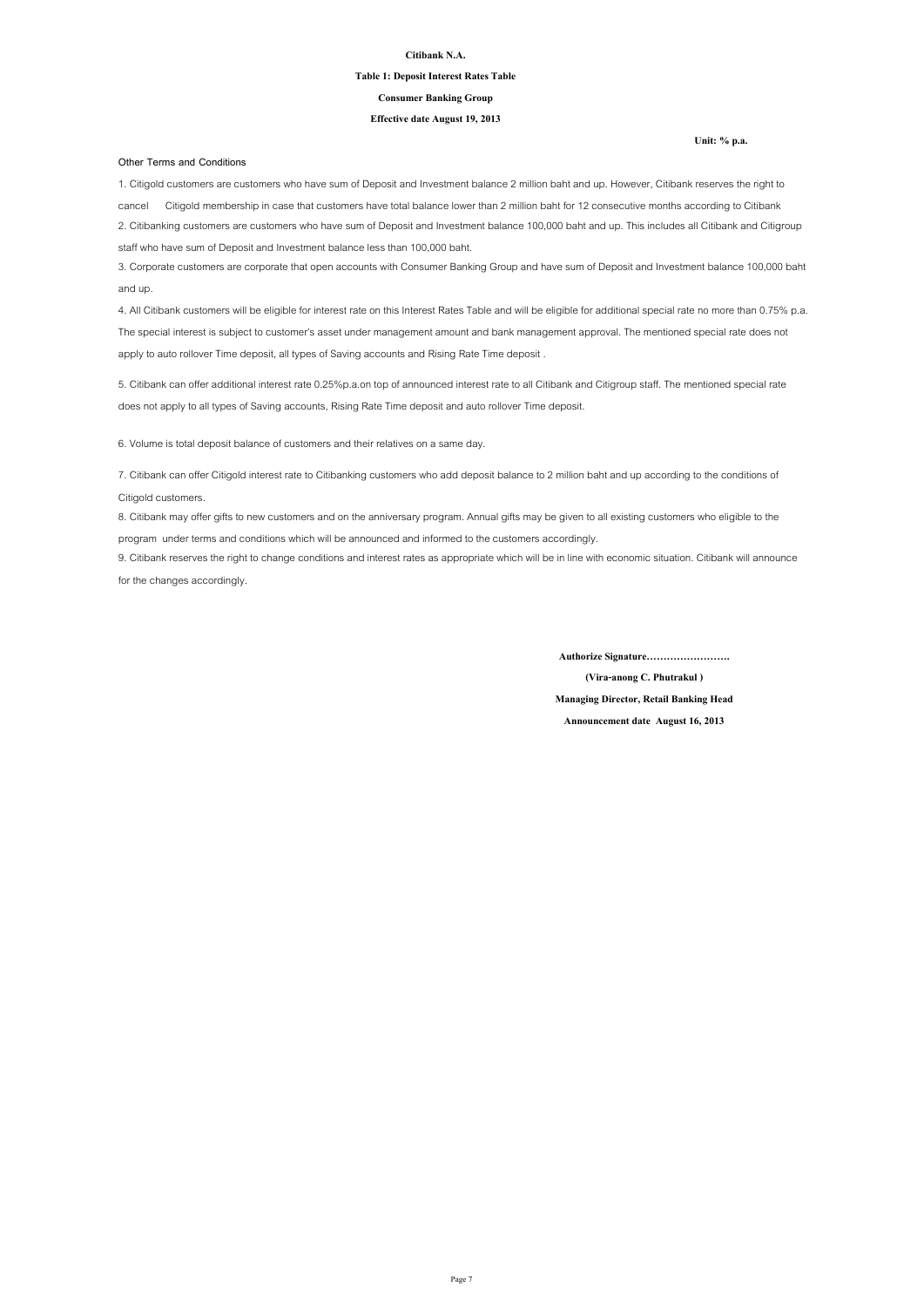|                                                                                       |                                 | Citibank N.A.                                 |                                               |                                  |  |  |  |  |
|---------------------------------------------------------------------------------------|---------------------------------|-----------------------------------------------|-----------------------------------------------|----------------------------------|--|--|--|--|
| 1/<br><b>Table 2: Lending Interest Rates</b>                                          |                                 |                                               |                                               |                                  |  |  |  |  |
| <b>Consumer Banking Group</b>                                                         |                                 |                                               |                                               |                                  |  |  |  |  |
|                                                                                       |                                 | <b>Effective date August 19, 2013</b>         |                                               |                                  |  |  |  |  |
|                                                                                       |                                 |                                               |                                               | Unit: % p.a.                     |  |  |  |  |
|                                                                                       |                                 | <b>A. Reference Interest Rates</b>            |                                               |                                  |  |  |  |  |
| 1. Minimum Loan Rate                                                                  |                                 | <b>MLR</b>                                    | 7.25                                          |                                  |  |  |  |  |
| 2. Minimum Overdraft Rate                                                             |                                 | <b>MOR</b>                                    | N/A                                           |                                  |  |  |  |  |
| 3. Minimum Retail Rate                                                                |                                 | <b>MRR</b>                                    | N/A                                           |                                  |  |  |  |  |
| 4. Others (if any)                                                                    |                                 |                                               |                                               |                                  |  |  |  |  |
|                                                                                       |                                 |                                               |                                               | Unit: % p.a.                     |  |  |  |  |
|                                                                                       |                                 | <b>B. Maximum Interest Rates</b>              |                                               |                                  |  |  |  |  |
| <b>B</b> (1) Consumer Loan                                                            | <b>Personel Loan</b>            |                                               | <b>Housing Loan</b>                           | <b>Overdraft with Collateral</b> |  |  |  |  |
|                                                                                       | <b>With Collateral</b>          | <b>Without Collateral</b>                     |                                               |                                  |  |  |  |  |
| 5. Ceiling Rate                                                                       | MLR-0.50% $^{27}$ (Currently is | N/A                                           | MLR-0.50% $^{27}$ (Currently is               | 5.75                             |  |  |  |  |
|                                                                                       | equal to $6.75\%$ )             |                                               | equal to $6.75\%$ )                           |                                  |  |  |  |  |
| 6. Maximum Default Interest Rate                                                      | $15.00^{4/}$                    | N/A                                           | $15.00^{4/}$                                  | N/A                              |  |  |  |  |
|                                                                                       |                                 |                                               |                                               |                                  |  |  |  |  |
| <b>B</b> (2) Commercial Loan                                                          | Overdraft                       | Short Term $\left(\leq 1$ Year) <sup>3/</sup> | Long Term $(>1$ Year) <sup>3/</sup>           |                                  |  |  |  |  |
| 7. Ceiling Rate                                                                       | $\rm N/A$                       | 20.99                                         | 20.99                                         |                                  |  |  |  |  |
| 8. Maximum Default Interest Rate                                                      | $\rm N/A$                       | 20.99                                         | 20.99                                         |                                  |  |  |  |  |
|                                                                                       |                                 |                                               |                                               |                                  |  |  |  |  |
| Remark:                                                                               |                                 |                                               |                                               |                                  |  |  |  |  |
| 1/ Exclude the type of credits in which BOT has stipulated the specific criteria.     |                                 |                                               |                                               |                                  |  |  |  |  |
| 2/ Ceiling rate for Housing Loan approved before year 2011 is 20.32%                  |                                 |                                               |                                               |                                  |  |  |  |  |
| 3/ Product not being offered currently                                                |                                 |                                               |                                               |                                  |  |  |  |  |
| 4/ Maximum default interest rate for Housing Loan approved before year 2011 is 45.63% |                                 |                                               |                                               |                                  |  |  |  |  |
|                                                                                       |                                 |                                               |                                               |                                  |  |  |  |  |
|                                                                                       |                                 |                                               |                                               |                                  |  |  |  |  |
|                                                                                       |                                 |                                               |                                               |                                  |  |  |  |  |
| (Vira-anong C. Phutrakul)                                                             |                                 |                                               |                                               |                                  |  |  |  |  |
|                                                                                       |                                 |                                               | <b>Managing Director, Retail Banking Head</b> |                                  |  |  |  |  |

 **Announcement date August 16, 2013**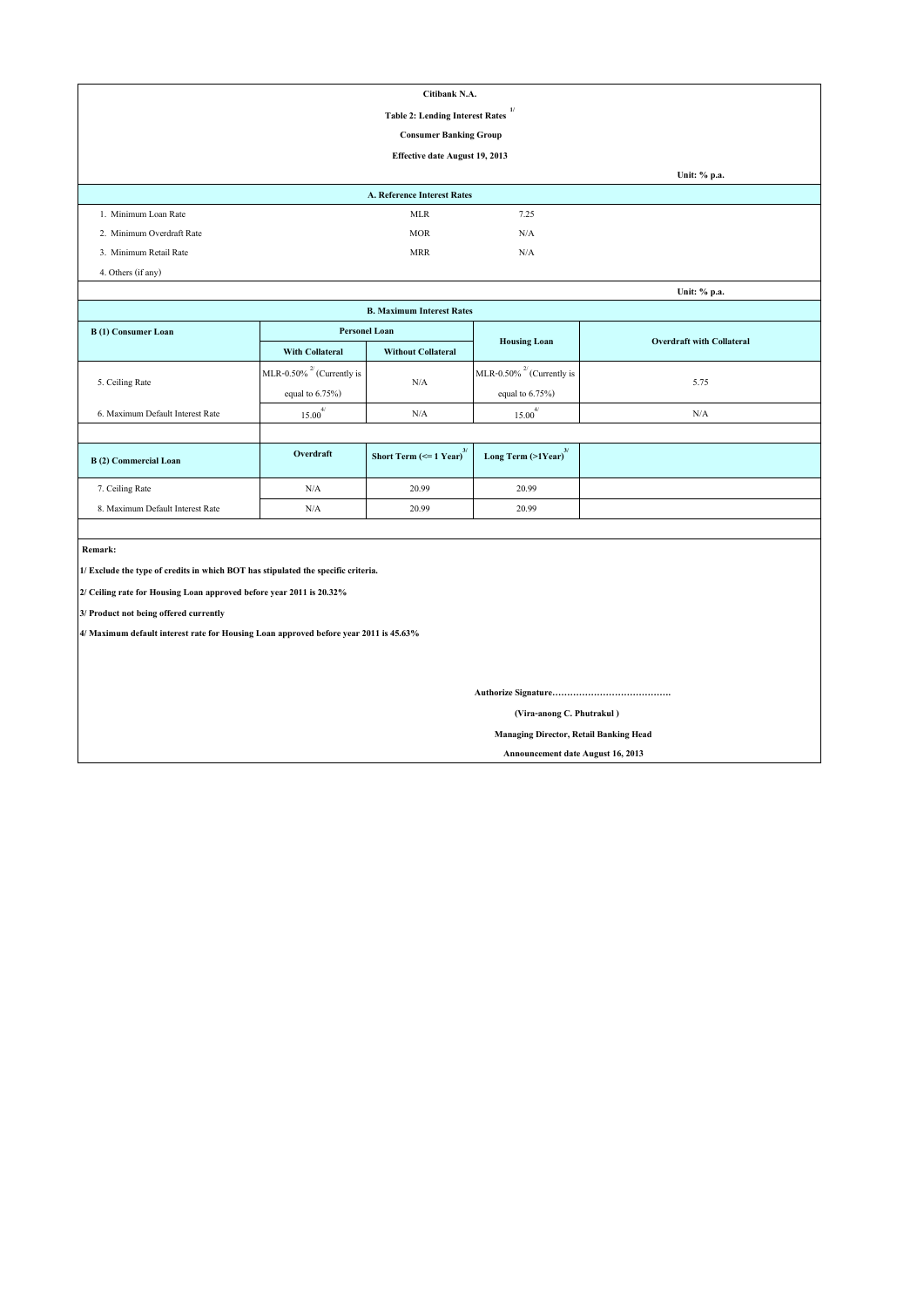|                                                                    |                         | Citibank N.A.                                                                      |                                                              |        |  |  |  |  |
|--------------------------------------------------------------------|-------------------------|------------------------------------------------------------------------------------|--------------------------------------------------------------|--------|--|--|--|--|
|                                                                    |                         | Table 3: Fees/ Charges and Penalty Related to Deposit and Lending" and Others Fees |                                                              |        |  |  |  |  |
| <b>Consumer Banking Group</b>                                      |                         |                                                                                    |                                                              |        |  |  |  |  |
| <b>Effective date August 19, 2013</b>                              |                         |                                                                                    |                                                              |        |  |  |  |  |
|                                                                    |                         |                                                                                    |                                                              |        |  |  |  |  |
| A. Fee related to Deposit <sup>3/</sup>                            |                         | <b>Unit: THB</b>                                                                   | $Remark$ <sup>4/</sup>                                       |        |  |  |  |  |
|                                                                    |                         |                                                                                    | Total average balance lower than 2 million baht for Citigold |        |  |  |  |  |
| 1. Below minimum balance account service fee                       |                         | Free                                                                               | customer and Total average balance lower than 100,000 baht   |        |  |  |  |  |
|                                                                    |                         |                                                                                    | for Citibanking customer                                     |        |  |  |  |  |
| <b>B. Fee related to Lending</b>                                   |                         | <b>Unit: THB</b>                                                                   |                                                              |        |  |  |  |  |
| B (1) Consumer Loan: Actual and reasonable expenses                |                         | <b>Personal Loan</b>                                                               | <b>Housing Loan</b>                                          | Remark |  |  |  |  |
|                                                                    | <b>With Collateral</b>  | <b>Without Collateral</b>                                                          |                                                              |        |  |  |  |  |
| 1. Expenses paid to government authorities i.e.,                   |                         |                                                                                    |                                                              |        |  |  |  |  |
|                                                                    | $0.05\%$ of loan amount |                                                                                    | 0.05% of loan amount or maximum                              |        |  |  |  |  |
| 1) Stamp duty                                                      | or maximum 10,000       | N/A                                                                                | 10,000 baht                                                  |        |  |  |  |  |
|                                                                    | 1% of the loaned        |                                                                                    |                                                              |        |  |  |  |  |
| 2) Mortgage Registration Fee                                       | amount or maximum       | N/A                                                                                | $1\%$ of the loaned amount or                                |        |  |  |  |  |
|                                                                    | 200,000 baht            |                                                                                    | maximum 200,000 baht                                         |        |  |  |  |  |
| 2. Expenses paid to the third or external parties i.e.,            |                         |                                                                                    |                                                              |        |  |  |  |  |
| In general case                                                    |                         |                                                                                    |                                                              |        |  |  |  |  |
| 1) Credit Bureau search fee                                        | N/A                     | N/A                                                                                | N/A                                                          |        |  |  |  |  |
| 2/<br>2) Collateral Appraisal expenses                             | Maximum 4,000 baht      | N/A                                                                                | Maximum 4,000 baht                                           |        |  |  |  |  |
|                                                                    | Rate subject to         |                                                                                    |                                                              |        |  |  |  |  |
| 3) Insurance premium                                               | insurance company       | N/A                                                                                | Rate subject to insurance company                            |        |  |  |  |  |
| 4) Payment fee through other counters/ channels                    |                         | N/A                                                                                |                                                              |        |  |  |  |  |
|                                                                    |                         |                                                                                    |                                                              |        |  |  |  |  |
| (Bangkok Metropolitan area and Greater bangkok charge per          |                         |                                                                                    |                                                              |        |  |  |  |  |
| transaction / upcountry charge per transaction (actual costs))     |                         |                                                                                    |                                                              |        |  |  |  |  |
| Citibank N.A.                                                      | Free                    |                                                                                    | Free                                                         |        |  |  |  |  |
| <b>Bangkok Bank</b>                                                | 20 THB/ 35 THB          |                                                                                    | 20 THB/ 35 THB                                               |        |  |  |  |  |
| Thai Military Bank                                                 | 20 THB/ 35 THB          |                                                                                    | 20 THB/ 35 THB                                               |        |  |  |  |  |
| Bank of Ayudhya                                                    | 20 THB/ 35 THB          |                                                                                    | 20 THB/ 35 THB                                               |        |  |  |  |  |
| Krung Thai Bank                                                    | 25 THB/ 25 THB          |                                                                                    | 25 THB/ 25 THB                                               |        |  |  |  |  |
| Kasikorn Bank                                                      | 25 THB/ 35 THB          |                                                                                    | 25 THB/ 35 THB                                               |        |  |  |  |  |
| Siam Commercial Bank                                               | 25 THB/ 40 THB          |                                                                                    | 25 THB/ 40 THB                                               |        |  |  |  |  |
| In default case<br>1) Returned Cheque fee (other commercial banks) | N/A                     | N/A                                                                                | N/A                                                          |        |  |  |  |  |
| 2) Fee for insufficient fund (In case of payment by debiting       |                         |                                                                                    |                                                              |        |  |  |  |  |
|                                                                    | N/A                     | N/A                                                                                | N/A                                                          |        |  |  |  |  |
| from the account of other commercial banks)                        |                         |                                                                                    |                                                              |        |  |  |  |  |
| 3) Debt Collection Expenses                                        | Maximum 225             | N/A                                                                                | Maximum 225 baht/billing cycle                               |        |  |  |  |  |
|                                                                    | baht/billing cycle      |                                                                                    |                                                              |        |  |  |  |  |
| 3. Operating cost of commercial bank                               |                         |                                                                                    |                                                              |        |  |  |  |  |
| In general case                                                    |                         |                                                                                    |                                                              |        |  |  |  |  |
| 1) Collateral Appraisal expenses                                   | N/A                     | N/A                                                                                | N/A                                                          |        |  |  |  |  |
| (2) Fee for a new statement requested (for the second copy or      | N/A                     | N/A                                                                                | N/A                                                          |        |  |  |  |  |
| more)                                                              |                         |                                                                                    |                                                              |        |  |  |  |  |
| 3) Loan processing fee                                             | Free                    | N/A                                                                                | Free                                                         |        |  |  |  |  |
| In default case                                                    |                         |                                                                                    |                                                              |        |  |  |  |  |
| 3) Debt Collection Expenses                                        | N/A                     | N/A                                                                                | N/A                                                          |        |  |  |  |  |
| B(2) Commerical Loan: Actual and reasonable expense                |                         | Overdraft                                                                          |                                                              | Remark |  |  |  |  |
| 1. N/A                                                             |                         | N/A                                                                                |                                                              | N/A    |  |  |  |  |